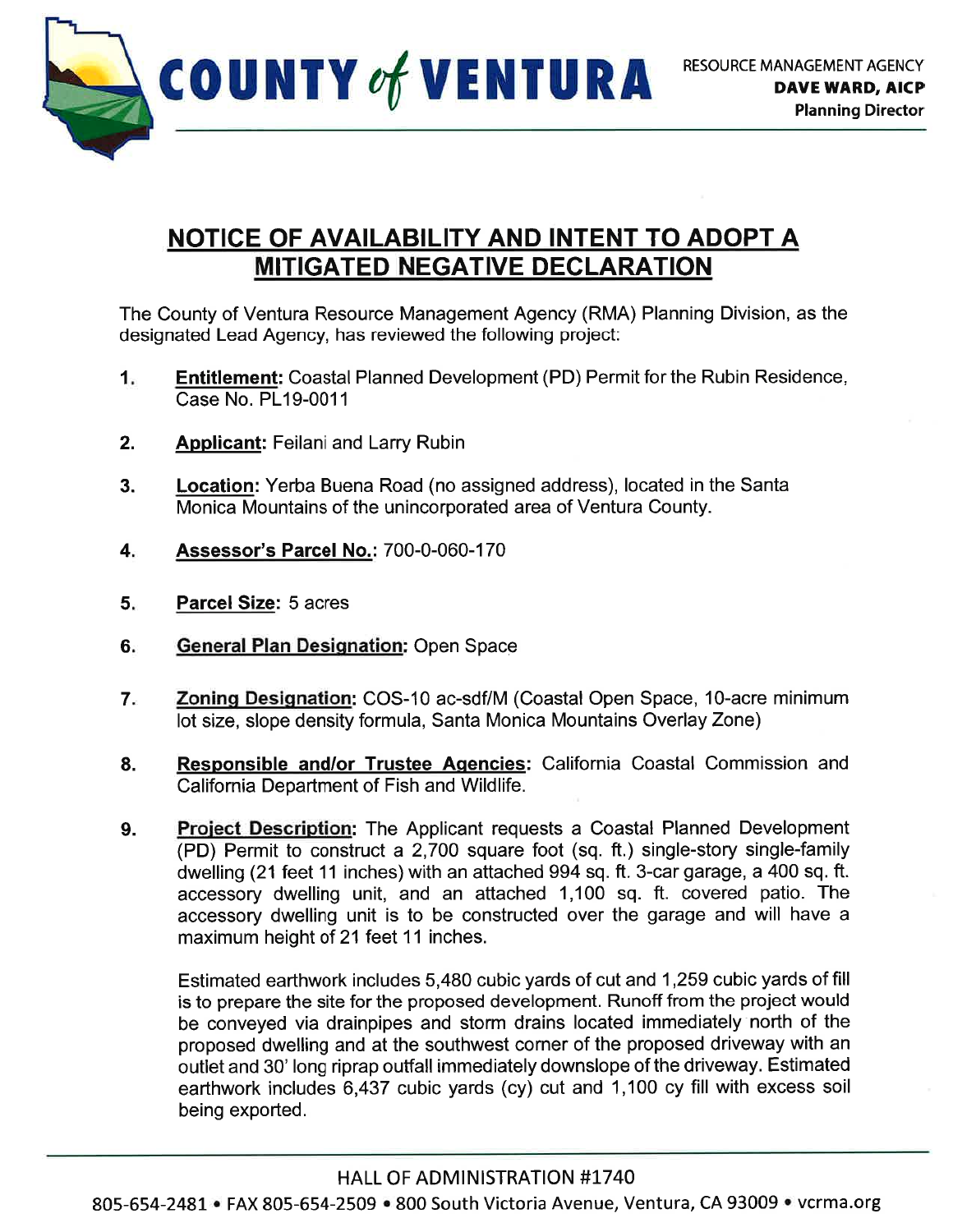Water is to be provided by an onsite private well (SWN 01S20W22L003S) and a 10,000-gallon water tank for domestic water storage and fire suppression. Wastewater will be handled by an on-site wastewater system that consists of an onsite wastewater treatment system (OWTS) consisting of one 1 ,SOO-gallon septic tank, one 1000-gallon tank with SeptiTech STAAR 0.5 UV device, and two seepage pits. An onsite propane tank will provide gas for cooking and heating and solar panels will be installed on the roof of the dwelling. Access to the site is provided by a private driveway with direct access to Yerba Buena.

The proposed project will permanently remove approximately 39,038 sq. ft. (0.89 acres) of Environmentally Sensitive Habitat Areas (ESHA) related to the grading footprint and construction of a residence, garage/guesthouse, driveway, water storage tank and well, and septic system. The required 1O0-foot fuel modification zone will affect an additional 41,382 sq. ft. (0.95 acres). The total amount of ESHA affected by the project will be 1.84 acres.

In accordance with Section 15070 of the California Code of Regulations, the RMA Planning Division determined that this proposed project may have a significant effect on the environment, however Mitigation Measures are available that would reduce the impacts to less than significant levels. As such, a Mitigated Negative Declaration has been prepared and the applicant has agreed to implement the Mitigation Measures.

## List of Potentially Significant Environmental Impacts Identified:

- 1. Section 4A, Bioloqical Resources. Species: The lnitial Study found that the proposed project would have potentially significant impacts to special-status wildlife species. lmpacts will be less than significant with the implementation of Mitigation Measures BIO-1, BIO-2, BIO-3, and BIO-7, which require pre-construction surveys and relocation of special-status species (if necessary), avoidance of woodrat nests (and relocation if necessary), installation of temporary fencing around the development envelope during construction, and an approved fuel modification plan.
- 2. Section 48. Bioloqical Resources. Sensitive Plant Communities: The Initial Study found that the proposed project would have potentially significant impacts to sensitive plant communities [Environmentally Sensitive Habitat Areas (ESHA)]. lmpacts will be less than significant with the implementation of Mitigation Measures BIO-3 and BIO-4, which requires the installation of temporary fencing around the development envelope during construction and prohibiting the use of invasive plants and seeds in a landscape plan and erosion control seed mix.
- 3. Section 4D, Biological Resources, Ecological Communities ESHA: The Initial Study found that the proposed project would have potentially significant impacts to ESHA. lmpacts will be less than significant with the implementation of Mitigation Measures BIO-3 and BIO-4, as well as Mitigation Measures BIO-5 and 810-6, which require the following: compensatory mitigation for the loss of ESHA that was caused by previous